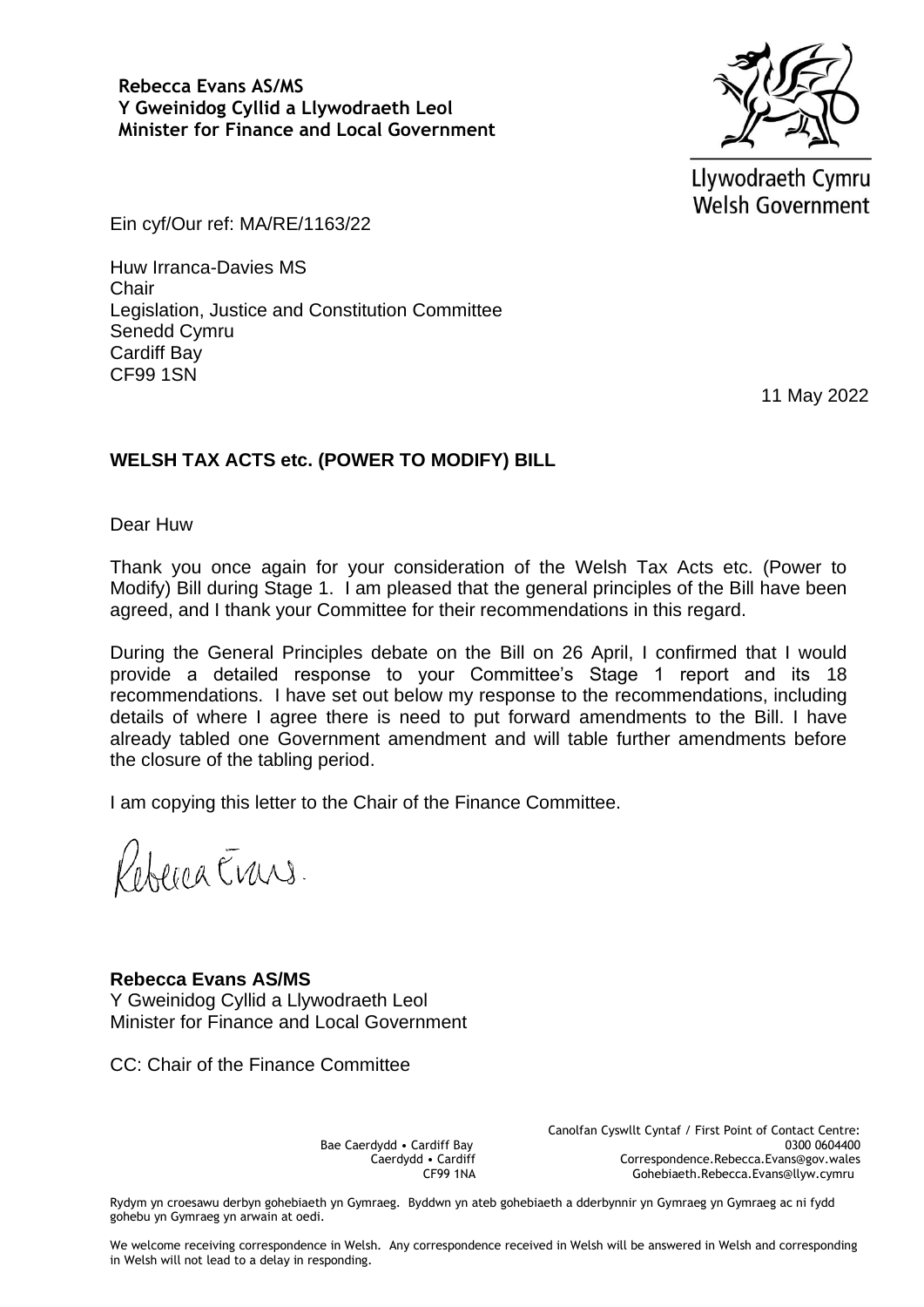## **Annex A Welsh Tax Acts etc. (Power to Modify) Bill – Stage 1**

## **LJC Committee Recommendations**

**Recommendation 1.** The Minister should table an amendment to the Bill to require a statutory review of the regulation-making power in the Bill within two years of Royal Assent. The review should include an assessment of the extent to which the power provided to the Welsh Ministers to make regulations has been used

I am pleased to accept in principle the recommendation of both Committees to require the Welsh Ministers to carry out a review on the operation and effect of the Act.

However, I consider the most appropriate timing for such a review to report to be in the first year of the next Senedd term in 2026. This will help to inform the decisions of the next Senedd as to the most appropriate next steps. The aim of the review is to consider the effectiveness of this Bill. If Committees wish to undertake their own review of the Bill at any point before that, it is, of course, open to them.

**Recommendation 2.** The Minister should table an amendment to the Bill to include an appropriate sunset provision such that no new regulations may be made under the power in section 1 after July 2027. This will provide the Welsh Government with sufficient time to develop more appropriate approaches to legislating in respect of devolved taxation involving the use of primary legislation.

I accept in principle the recommendation of the Committee to include a sunset provision. I intend to bring forward a Government amendment that no new regulations may be made using this regulation making power after five years from the date that the Bill receives Royal Assent.

However, I do consider it important to provide the next Senedd with the opportunity to extend the life of the Act by up to a maximum of 5 years if that Senedd considers that the power should remain in force for that extended period. This will be achieved by members voting to approve an Order made by the Welsh Ministers.

These actions are intended to ensure that we are ready to take the agreed next steps in our devolution journey at a specified point in the future. This could include the continued operation of the Act for a limited period, the removal of the power to make further regulations, or agreement on any new arrangements.

**Recommendation 3.** The Minister should provide in advance of the Stage 1 debate, examples of circumstances in which the Minister would be prevented from using the power proposed in section 1 of the Bill as a result of the "appropriate" test.

I have provided information on this in my response to you in advance of the General Principles debate.

**Recommendation 4.** The Minister should table an amendment to remove the "necessary or appropriate" test from section 1 of the Bill.

The aim of including the "necessary or appropriate" thresholds in section 1(1) of the Bill is to indicate the kind of provision that can be made using the power. The "appropriate" threshold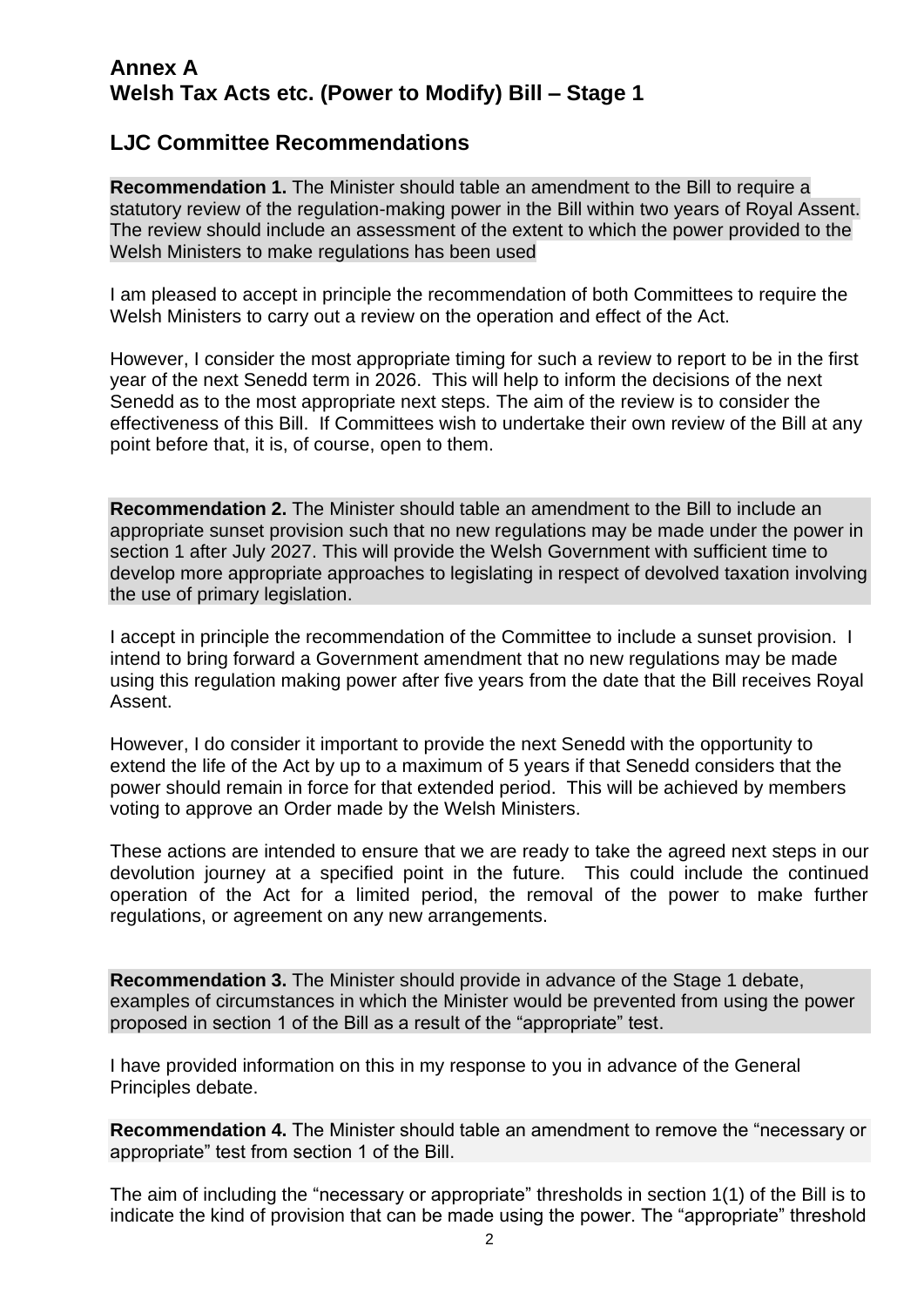is intended to provide a degree of flexibility for the Welsh Ministers to ensure the response is right for our citizens and taxpayers.

I recognise that the "necessary or appropriate" test is a subjective one and that this presents challenges for Members in deciding whether to support the power, because it is not easy to envisage what Welsh Ministers might consider necessary or appropriate in the future. I hope that my letter dated 22 April in response to your Recommendation 3 has helped Committee Members.

There are valid and important reasons to keep the test. Removing the test means that we will be left with a power that is at least as wide as the power that is already in the Bill, but we will lose the indications given by the test about what the power can be used for. The Welsh Ministers will be able to make regulations "for or in connection with" any of the four purposes - full stop. There will be no statutory requirement for Ministers to believe that the regulations are either necessary or appropriate. They will of course have to reach a rational conclusion and follow public law rules in deciding on how to use the power and so they will likely end up in the same place - that is, making regulations that they consider suitable for one or more of the four purposes.

Moreover, removing the test will mean that the only grounds available to challenge its use in the courts will be the generic public law grounds - there will be no chance to challenge its use on stand-alone grounds that the provision made was not "necessary" or that it was not "appropriate"

Ultimately all decisions to use the power, and all judgments about whether the use is necessary or appropriate, would require approval by the Senedd. And, of course, all those decisions would be open to challenge in the courts.

Taking this into consideration, I believe that retaining the "necessary or appropriate" test is the more useful and transparent approach and so removing that test is not something I can support.

**Recommendation 5**. The Minister should table an amendment to the Bill to limit the meaning of "tax avoidance" in section 1(1)(b) by reference to the general anti-avoidance provisions set out in Part 3A of the Tax Collection and Management (Wales) Act 2016.

As I have set out previously to the Committees, whilst I recognise a precise definition of what constitutes avoidance activity may be attractive, it is not possible to provide that degree of certainty. If defined in this way, there is a risk that Welsh Ministers might find the purpose is too narrow. Those seeking to bend the rules may also structure transactions in a way that fell just outside a narrower definition but would still achieve a tax result which was contrary to the intentions of the legislation.

The Welsh Ministers want to be able to, potentially, address the broadest meaning of tax avoidance, and so it is appropriate not to define this term and instead to allow the phrase "tax avoidance" to take its ordinary meaning.

I am therefore unable to accept this recommendation.

**Recommendation 6.** Subject to Recommendation 8, the Minister should table an amendment to the Bill to exclude the general anti-avoidance provisions in Part 3A of the Tax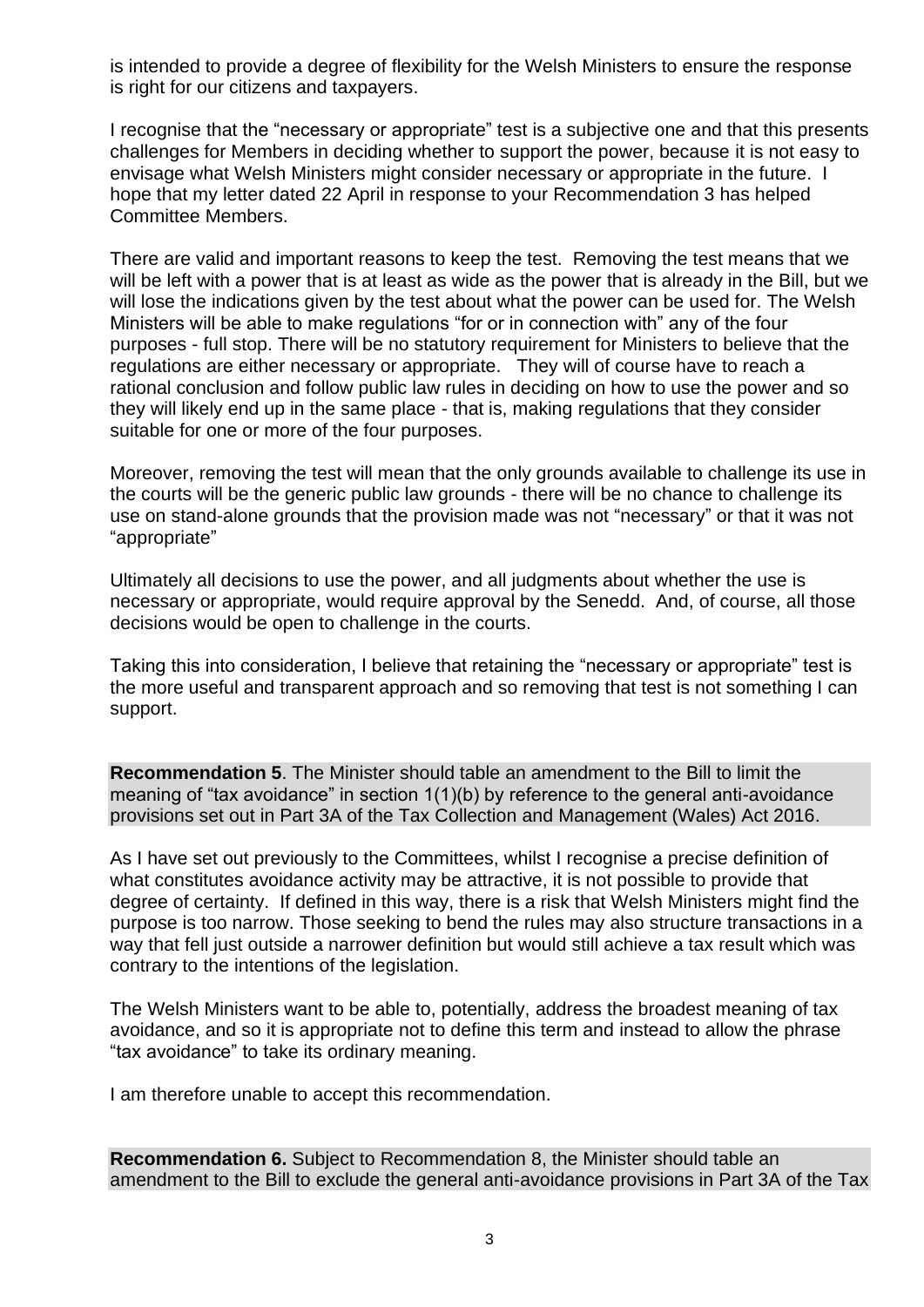Collection and Management (Wales) Act 2016 from the scope of the regulation-making power in the Bill.

I believe I have set out clearly in my response to the Chair of the Finance Committee prior to the General Principles debate that there may be future scenarios where it may be necessary to use this power to make changes to the general anti-avoidance rule provisions in Part 3A of the TCMA. I am therefore unable to accept this recommendation.

**Recommendation 7.** Given the potential extent to which the regulation-making power may be exercised in connection with the purpose set out in section 1(1)(d) of the Bill, the absence of a satisfactory explanation for how the power will be used for that purpose and the acknowledgement that a need for the power in such circumstances has not yet arisen, the Minister should table an amendment to remove section 1(1)(d) from the Bill.

As with Recommendation 6, I set out in my previous response to the Chair of the Finance Committee future scenarios where it may be necessary to use this power to make changes in relation to responding to the court and tribunal decisions. I am therefore unable to accept this recommendation.

**Recommendation 8.** Given that the scope of the regulation-making power proposed in the Bill would enable the Minister, or any future Minister, to modify any of Parts 1 and 3 to 10 of the Tax Collection and Management (Wales) Act 2016 and in the absence of any justification or examples to explain what the power would or could be used for, the Minister should table an amendment to the Bill such that regulations under section 1 may not amend any provision contained in the 2016 Act.

I have set out clearly in my response to the Chair of the Finance Committee prior to the General Principles debate future scenarios where it may be necessary to use this power to make changes in relation to the Tax Collection and Management (Wales) Act 2016. I trust that this provides the justification requested by Committee members and I am therefore not minded to accept this recommendation.

**Recommendation 9.** The Minister should, in advance of the Stage 1 debate, set out likely scenarios in which regulations to be made in respect of each of the purposes listed in paragraphs (a) to (d) of section 1(1) of the Bill could:

 $\bullet$  impose landfill disposals tax or land transaction tax by virtue of section 2(1) (a);

 $\cdot$  impose or extend a liability to a penalty by virtue of section 2(1) (b).

I have provided the required information in my response to the Chair of the Finance Committee. That response sets out a number of examples in respect of the three Welsh Tax Acts for each of the four purpose tests and how they may impact the amount of landfill disposals tax or land transaction tax payable.

In relation to the imposing of a penalty, that will in all likelihood be triggered primarily by a response to a court case (section 1(1)(d)) or, to protect against tax avoidance. For example, perhaps the introduction of a new penalty targeted at a particular avoidance activity or behaviour by taxpayers, their advisers or the promoters of avoidance schemes.

Penalties do not impact the amount paid into the Consolidated Fund (section 1(1) (c)), and are unlikely to be impacted by international obligations (section 1(1) (a)).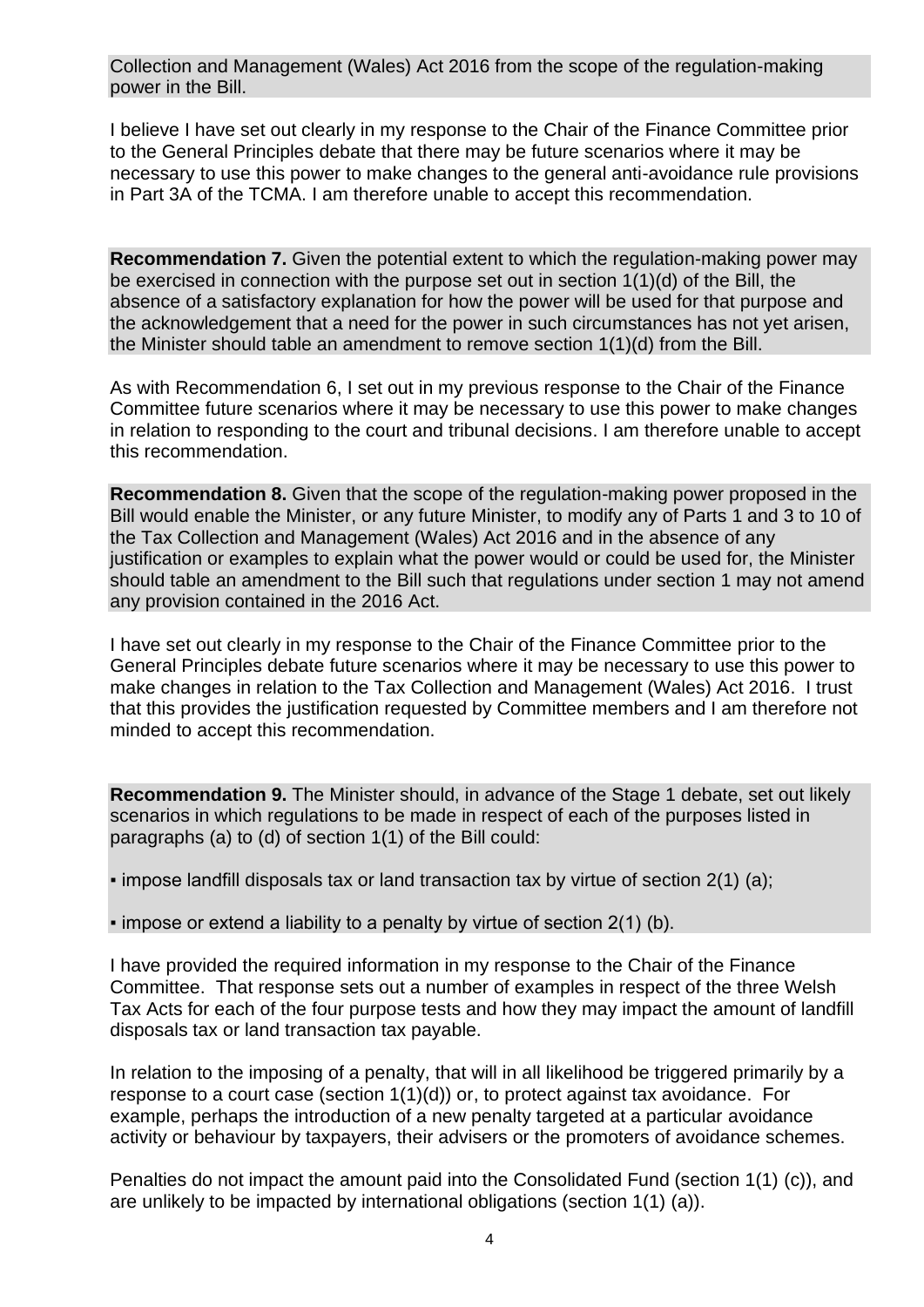**Recommendation 10**. The Minister should table amendments to the Bill such that the exercise of the regulation-making power in accordance with section 2(1) (c) is constrained:

 $\bullet$  as regard the purpose under section 1(1)(b) relating to tax avoidance, such that it cannot take effect earlier than the date on which the Welsh Government announced in the Senedd by statement its intention to legislate;

 $\bullet$  as regards the purpose under section  $1(1)(c)$  in relation to changes to a predecessor tax, such that it cannot take effect earlier than the date that the relevant change is made by the UK Parliament (or the UK Government, should that be the case);

▪ as regards the purpose under section 1(1)(d) relating to the decision of a court or tribunal, such that it cannot take effect earlier than the date on which the Welsh Government announced by statement that it will change the law in the light of the relevant court or tribunal decision (subject to Recommendation 7).

I accept in principle this recommendation and have tabled a Government amendment to restrict the ability to legislate retrospectively back only as far as the date of a Welsh Government announcement, in cases where a change may impact negatively (tax becomes payable or an increased amount of tax becomes payable) on taxpayers.

**Recommendation 11.** The Minister should table an amendment to the Bill to provide that regulations made under section 1 may not amend existing regulation-making powers (or/and their associated approval procedures) in the Welsh Tax Acts.

I accept in part this recommendation and will bring forward an amendment at Stage 2 to restrict the use of the power to prohibit any changes to the approval procedures for existing regulation-making powers in the Welsh Tax Acts.

I consider that a restriction on amending the existing regulation making powers will be overly restrictive. For example, using the power in the Bill to amend Schedule 5 to the LTTA (higher residential rates) could also result in widening the existing scope of the associated regulation making power to encompass those changes made to Schedule 5).

Similarly, if the power in the Bill was used to create a new obligation for taxpayers to make a return, then it would be right to amend section  $52(2)$  of the LTTA<sup>1</sup> so that the new provision would be included in the list of those provisions that could be amended by regulations, to alter the existing filing time limits. Again, such a change could be considered to amount to amending the regulation making powers.

I do not consider that the level of restriction this would impose, if the recommendation was fully accepted, is appropriate. I trust that the proposed restriction on changing the procedure, together with, in particular the limited circumstances in which the power in the Bill can be used (the four purpose tests) and the sunset clause will reassure the committee that sufficient safeguards will exist.

<sup>&</sup>lt;sup>1</sup> [Land Transaction Tax and Anti-avoidance of Devolved Taxes \(Wales\) Act 2017 \(legislation.gov.uk\)](https://www.legislation.gov.uk/anaw/2017/1/section/52)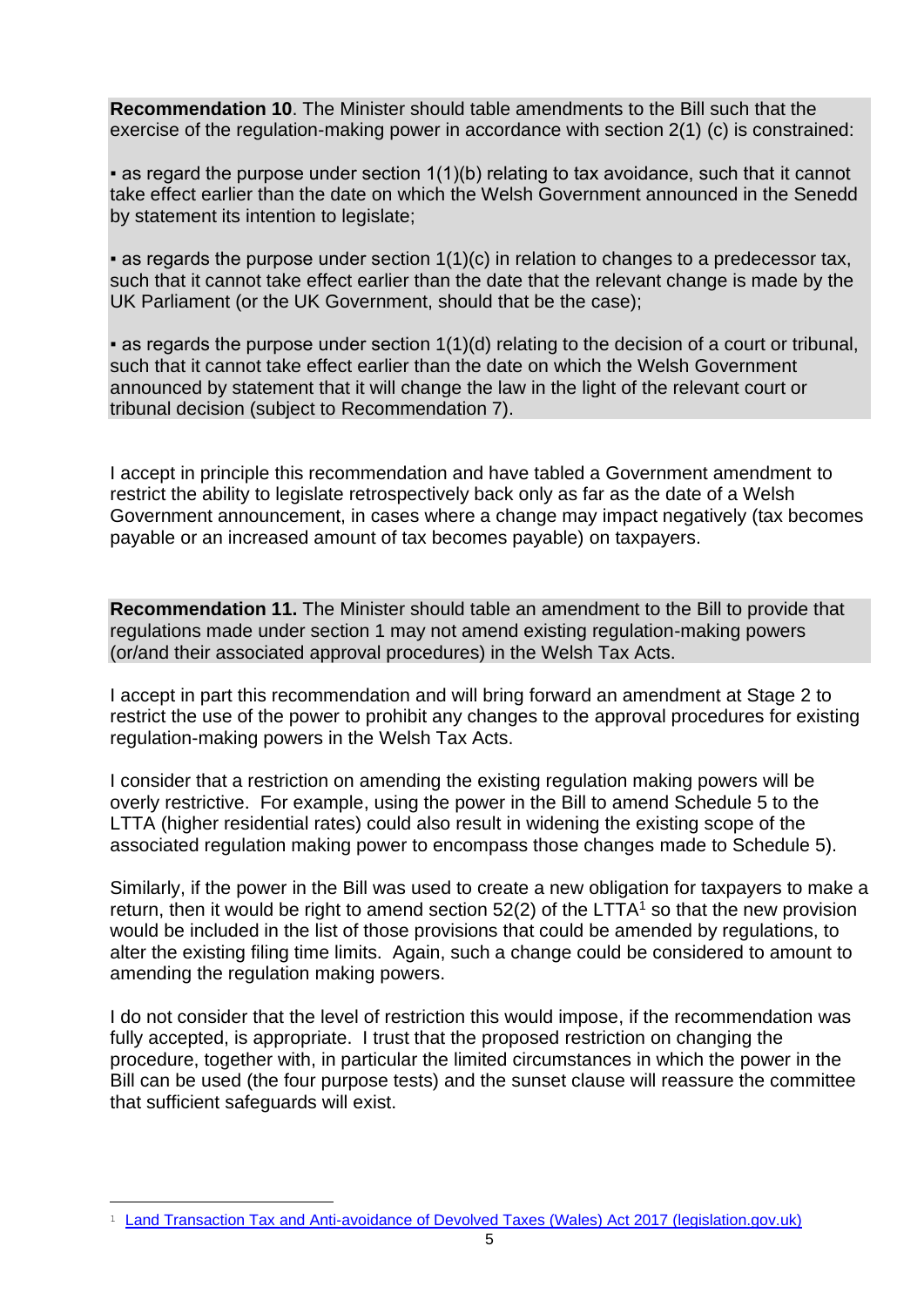**Recommendation 12.** In the event that Recommendation 10 is not accepted, the Minister should table amendments to the Bill:

• to provide that the policy statement for regulations to be made under section 1 that have retrospective effect (and any future revisions to the statement) must be laid before, and approved by, the Senedd in addition to being published;

• to provide that the power in section 1 may only be exercised retrospectively in accordance with a policy statement approved by the Senedd

This recommendation is an alternative to Recommendation 10 which I have accepted in principle. I am therefore unable to accept this recommendation.

**Recommendation 13.** The Minister should, in advance of the Stage 1 debate, explain why a super affirmative procedure was not included in the Bill to enable Senedd Committees to have enough time to take evidence when scrutinising regulations that may be made under section 1 of the Bill.

**Recommendation 14.** The Minister should, in advance of the Stage 1 debate, clarify what would constitute "by reason of urgency" when choosing to use the made affirmative procedure under section 4 of the Bill.

I provided written responses to Recommendations 13 and 14 in advance of the General Principles debate. I trust that this provided clarification.

**Recommendation 15**. Explanatory Memoranda accompanying regulations subject to the made affirmative procedure must set out full justification for the need to act urgently.

I am pleased to accept this recommendation that future Explanatory Memorandums must set out the full justification for the need to act urgently if the made affirmative procedure is used in relation to this Bill.

**Recommendation 16**. The Minister should table an amendment to the Bill to introduce a minimum period of 28 days within the 60 day period referred to in section 4(5) of the Bill to provide Senedd Committees with time to scrutinise regulations subject to the made affirmative procedure before a vote on such regulations can take place.

I accept this Recommendation and will table an amendment at Stage 2 to introduce a minimum period of 28 days within the maximum 60 day period referred to in section 4(5) of the Bill to ensure the made affirmative procedure regulations cannot be voted on before that 28-day period has passed.

**Recommendation 17.** If the Bill is enacted, the Senedd's Standing Orders should be amended to require a minimum period of 28 days after the making of regulations subject to the made affirmative procedure before a vote on such regulations can take place.

As you will be aware, the Senedd's Standing Orders are a matter for the Senedd, not the Welsh Government and any Recommendations should be put forward to the Business Committee for consideration.